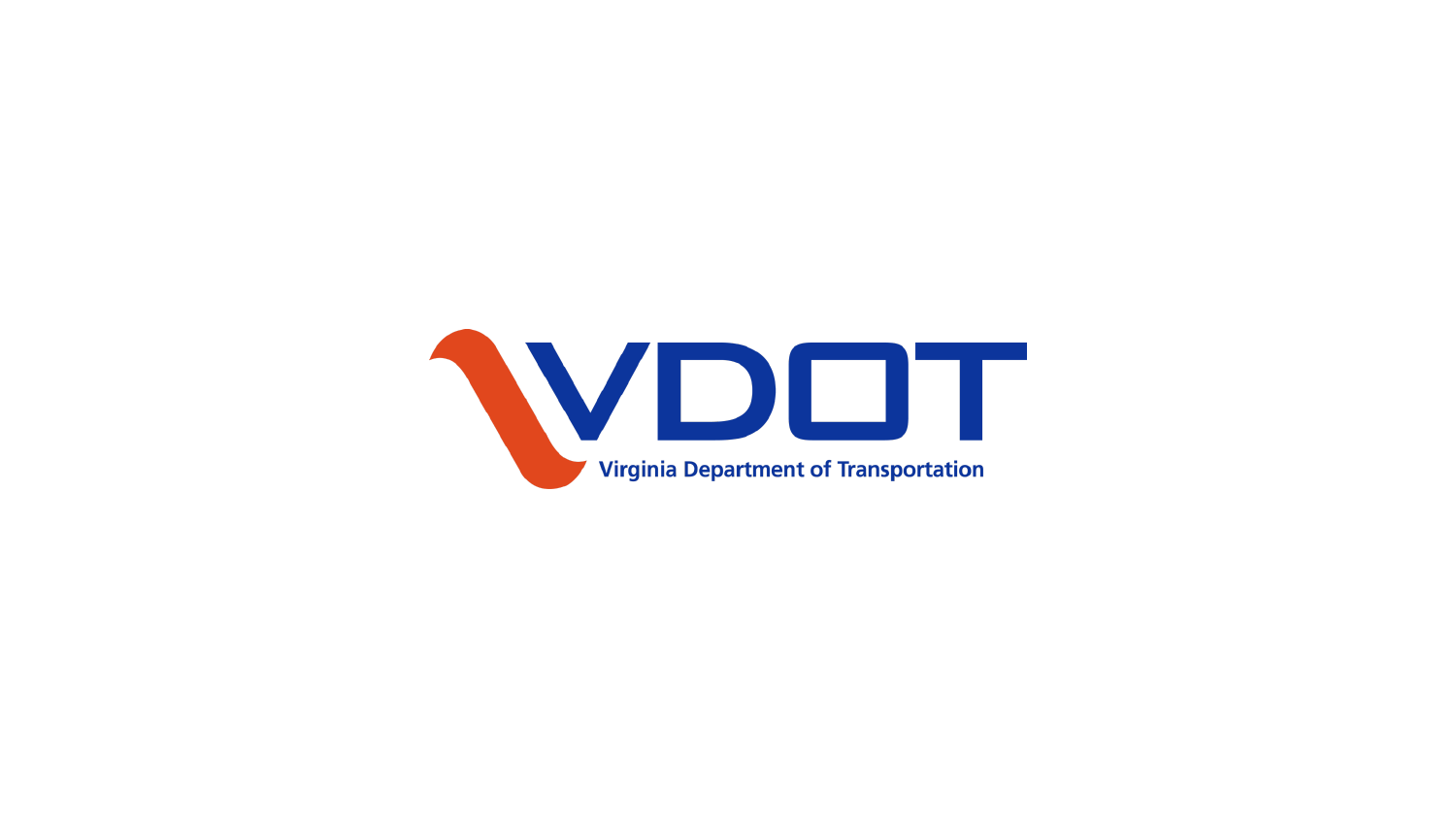

# **STATE OF GOOD REPAIR UPDATE**

Yolanda Newton, Local Assistance Division **August 23, 2018** August 23, 2018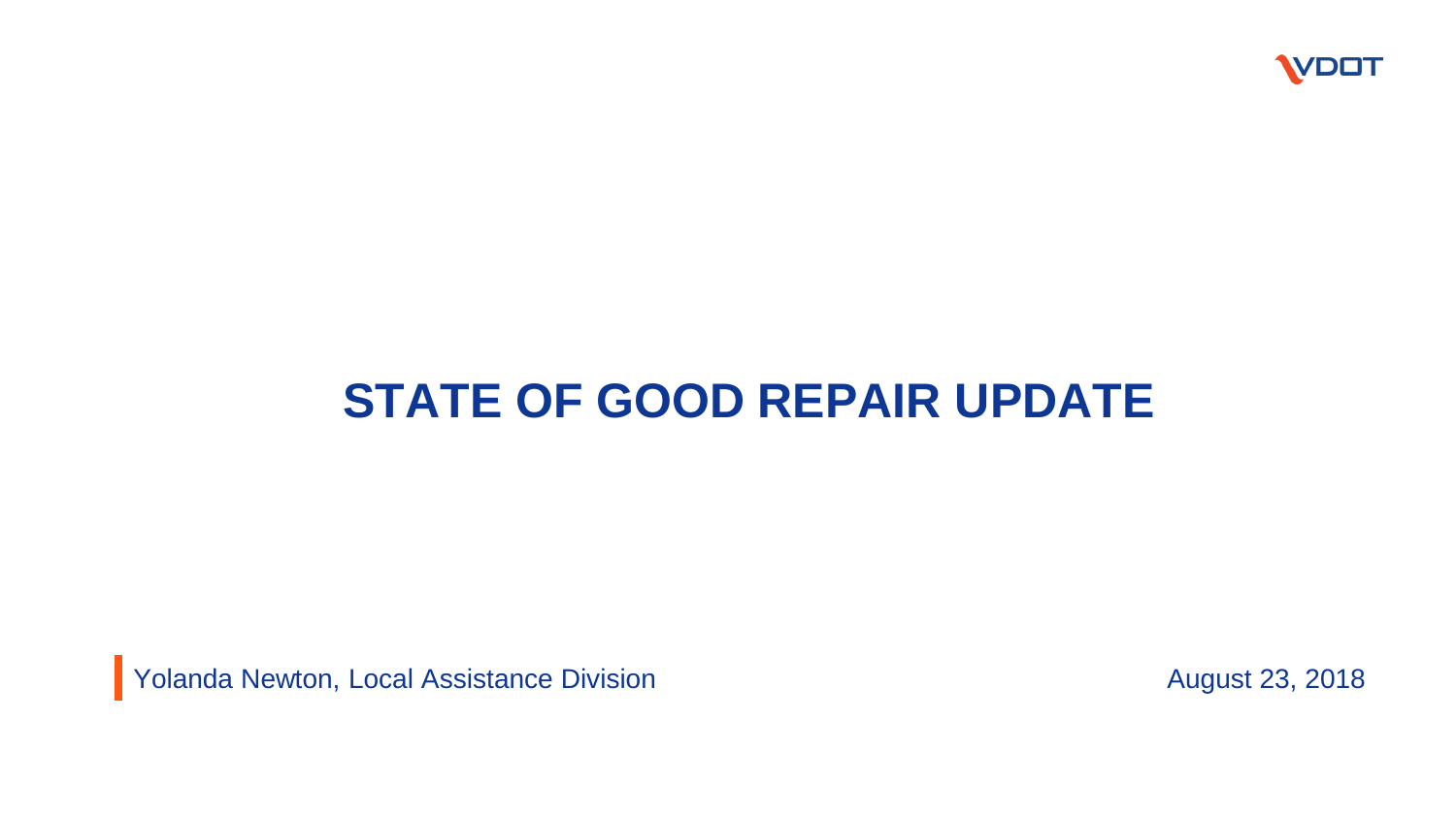# **SGR Background**

- **Previous Application Process**
	- **Until FY17 the application process was manual** 
		- Call for applications began in January and ended in March
		- Determining project information such as CCI, NHS, etc. required looking up data manually from a large spreadsheet
		- A map was required to be submitted with each application
		- Maintenance of Effort Certification required a signature
		- Applications had to be submitted electronically to a SharePoint Site
		- District and Central Office review was more tedious and required a month to review
		- Scoring applications was a manual process and required a month to review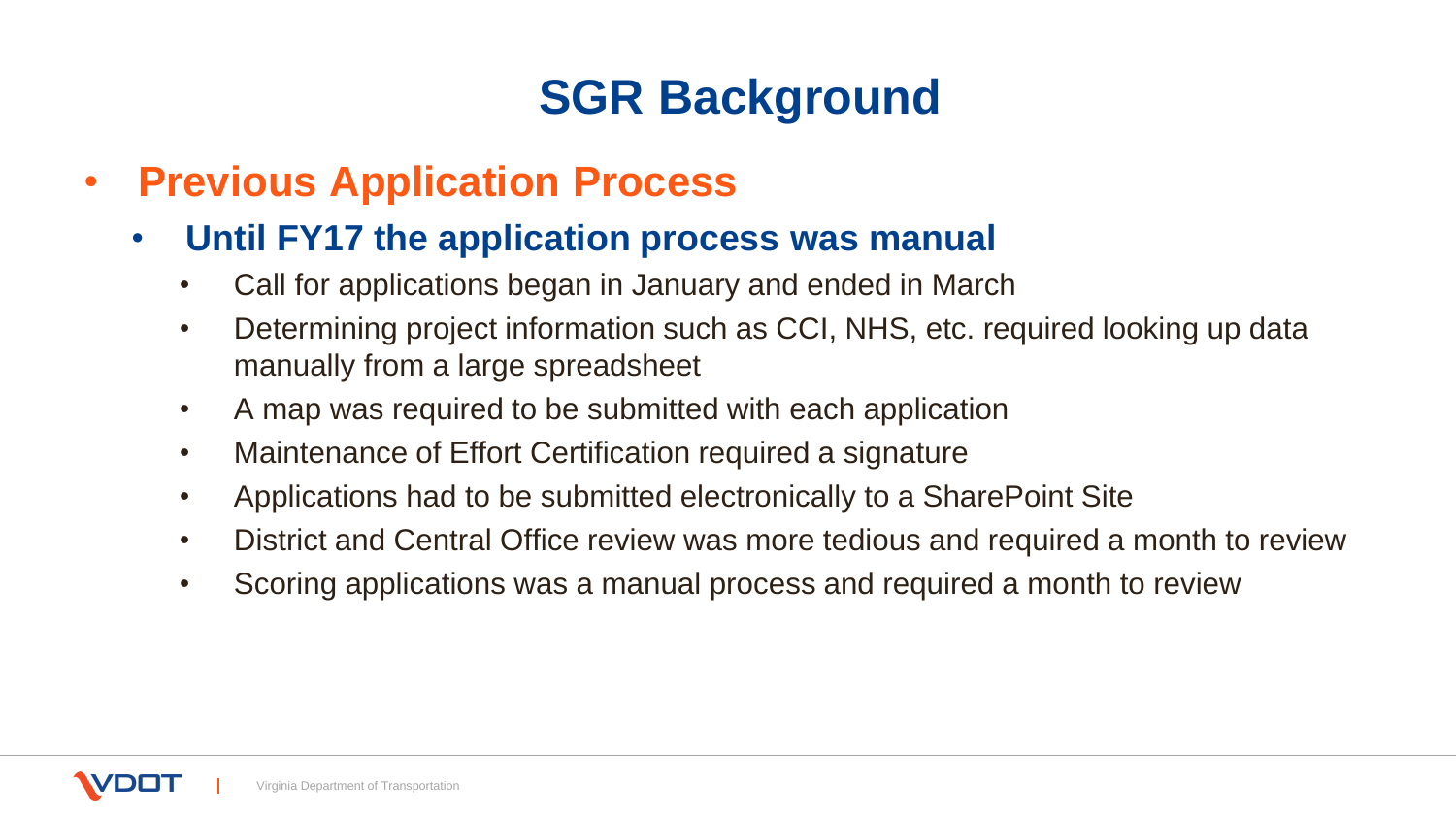# **SGR Background**

- **New Smart Portal Application Process**
	- **In FY17 both primary extension and local deficient bridge project data was added to the Smart Portal**
		- Call for applications began and ends earlier
		- Project data populated in the Smart Portal thus decreasing chance of errors
		- Maintenance of Effort Certification electronic
		- Applications are certified and submitted through the Smart Portal
		- A map is no longer required to be submitted with the application
		- Smart Portal provides three of the scoring criteria for pavements making scoring much easier
			- Asset Management Division provides Local Assistance with a download of application data

#### • **OVERALL A MUCH BETTER PROCESS!**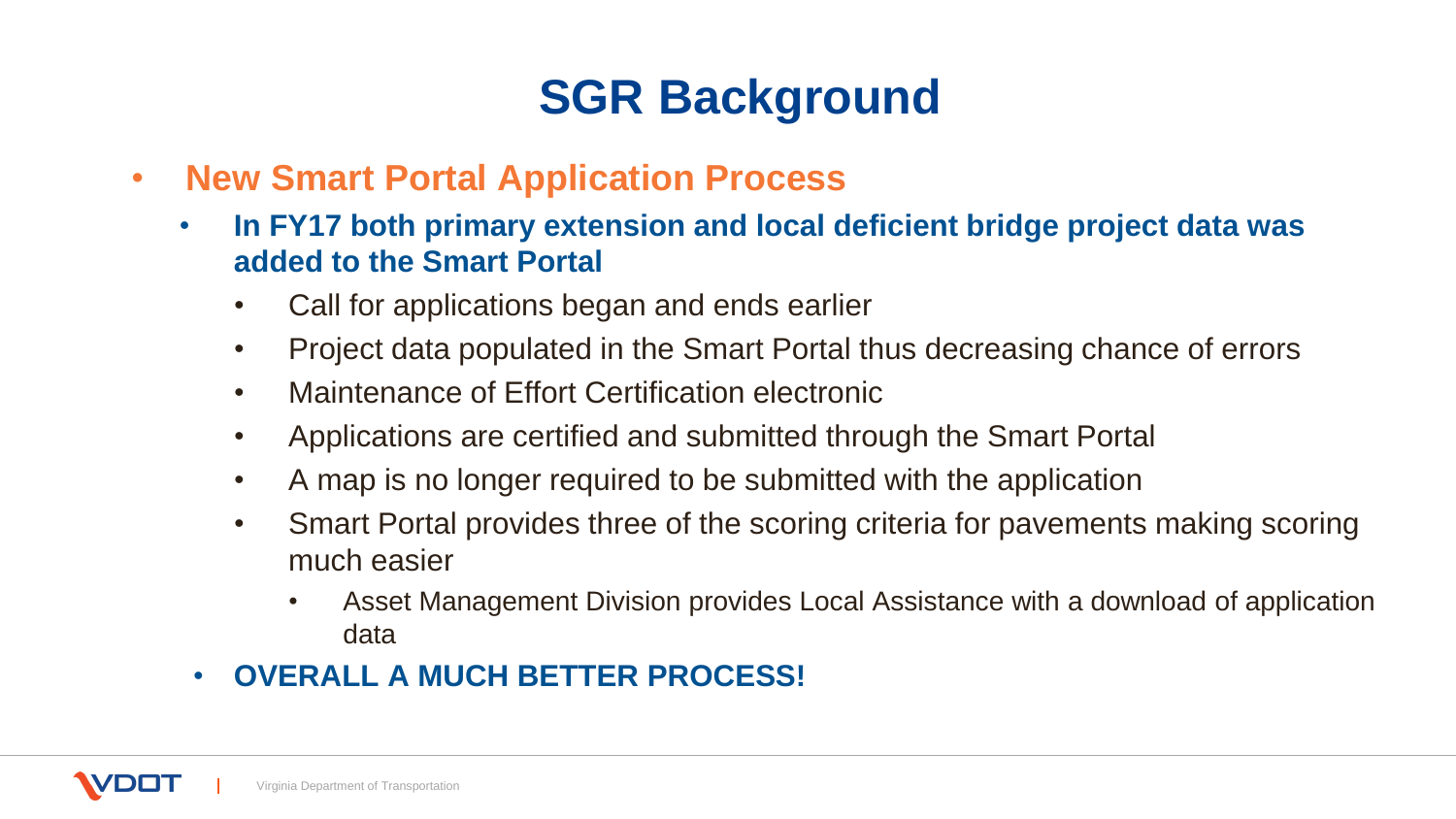# **SGR Background**

- **Selected Primary Extension projects will be eligible to receive both State of Good Repair and CTB Formula Funds until FY2021**
	- **In FY2021 CTB Formula Funds will no longer be available for primary extension project however SGR funds are expected to increase**
- **Primary extension projects will be exempt from the federal process until FY2021**
- **Deficient bridge projects federal process determined by the bridge federal eligibility**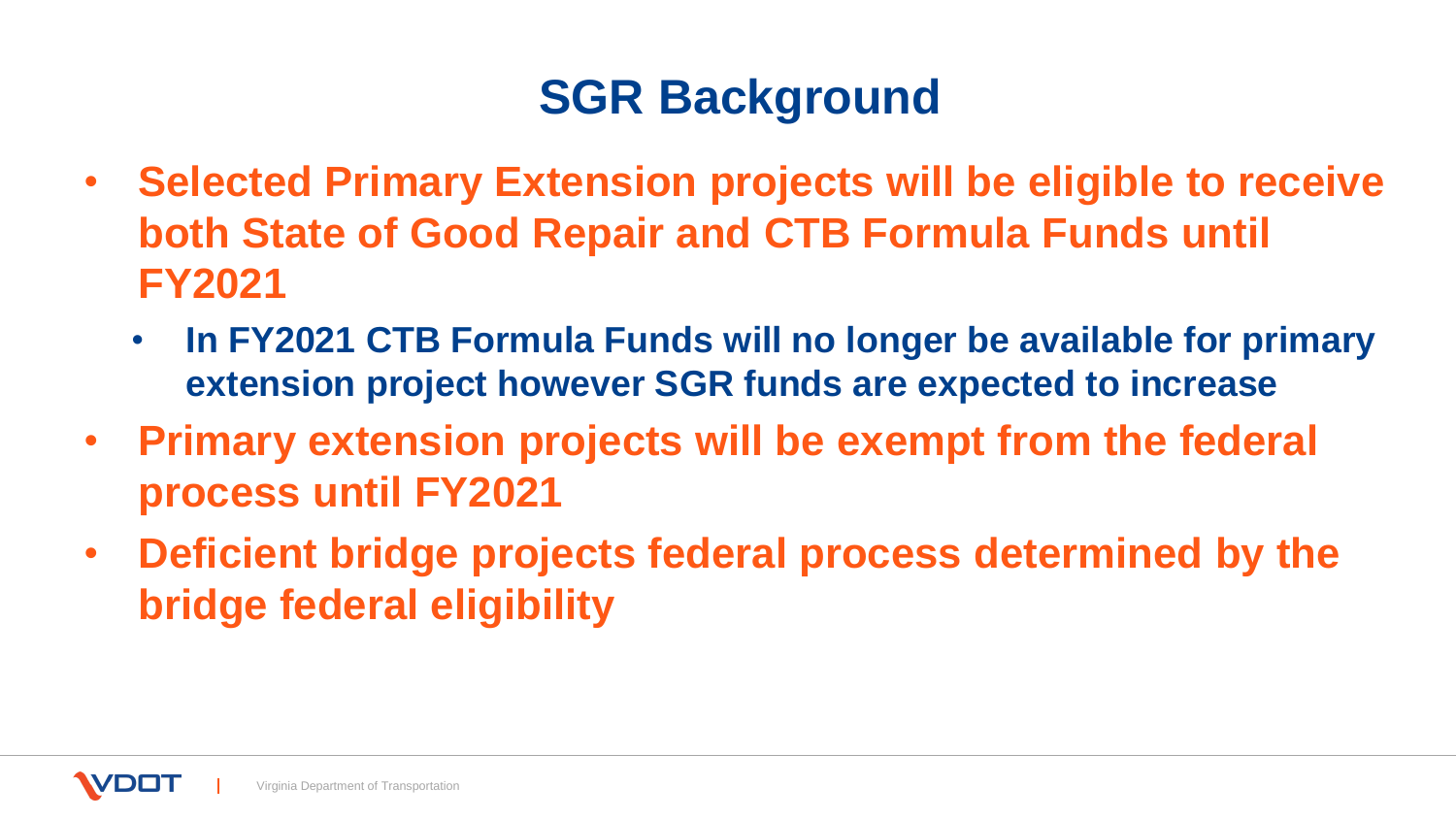### **SGR Draft Timeline for FY2020 Applications for Pavement and Bridges**

- **Application Intake Period 10/15/2018 - 12/14/2018**
- **District Review / Validation Period 12/19/2018 – 1/18/2019**
- **CO Review / Validation Period 1/19/2019 – 2/1/2019**
- **CO Scoring Period 2/5/2019 – 2/11/2019**
- **SGR Project Selection Period 2/15/2019 – 3/15/2019**
- **Selected Projects to be Shared with Districts 3/15/2019**
- **District Establish UPC's for New Projects 3/15/2019 – 4/1/2019**
- **CTB Approval** 6/2019
- **Funding Available 7/01/2019**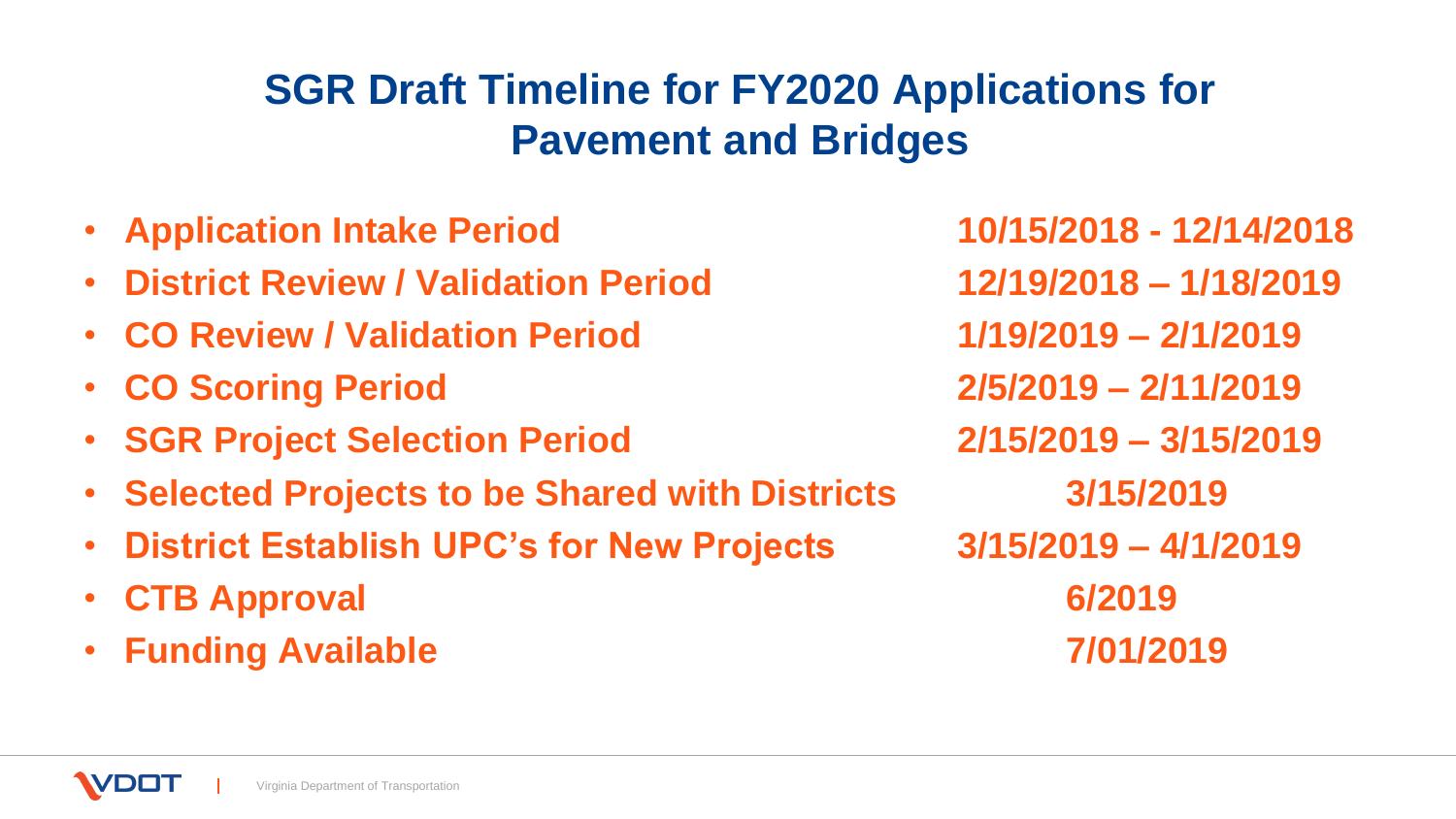# **SGR Deallocation**

- **Local Assistance Division in coordination with Asset Management Division is developing a deallocation process for Primary Extension and Deficient bridge projects**
	- **Many project funding requests vs. available funding**
	- **CTB approves funding and projects to include termini**
	- **Surplus funds must be moved back to balance entry for redistribution and approval by CTB**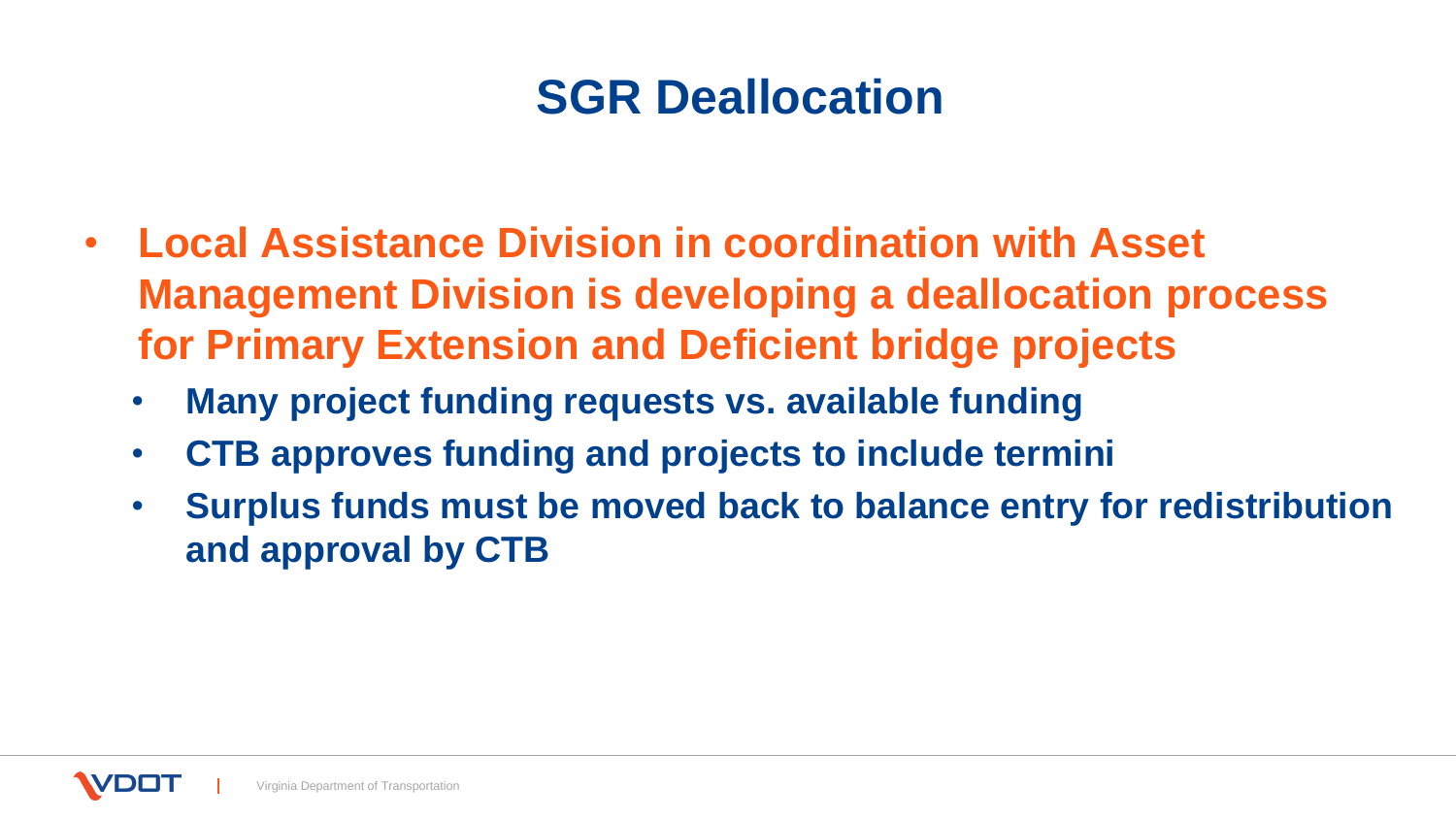# **SGR Deallocation**

• **CTB Primary Extension Policy**

**6. Projects will be prioritized for funding based on a technical score that considers pavement condition, traffic volume, and past expenditures on pavement maintenance by the locality.**

**7. Once projects have been identified and prioritized in accordance with the foregoing process, the project list will be presented to the full Board for its consideration and approval.**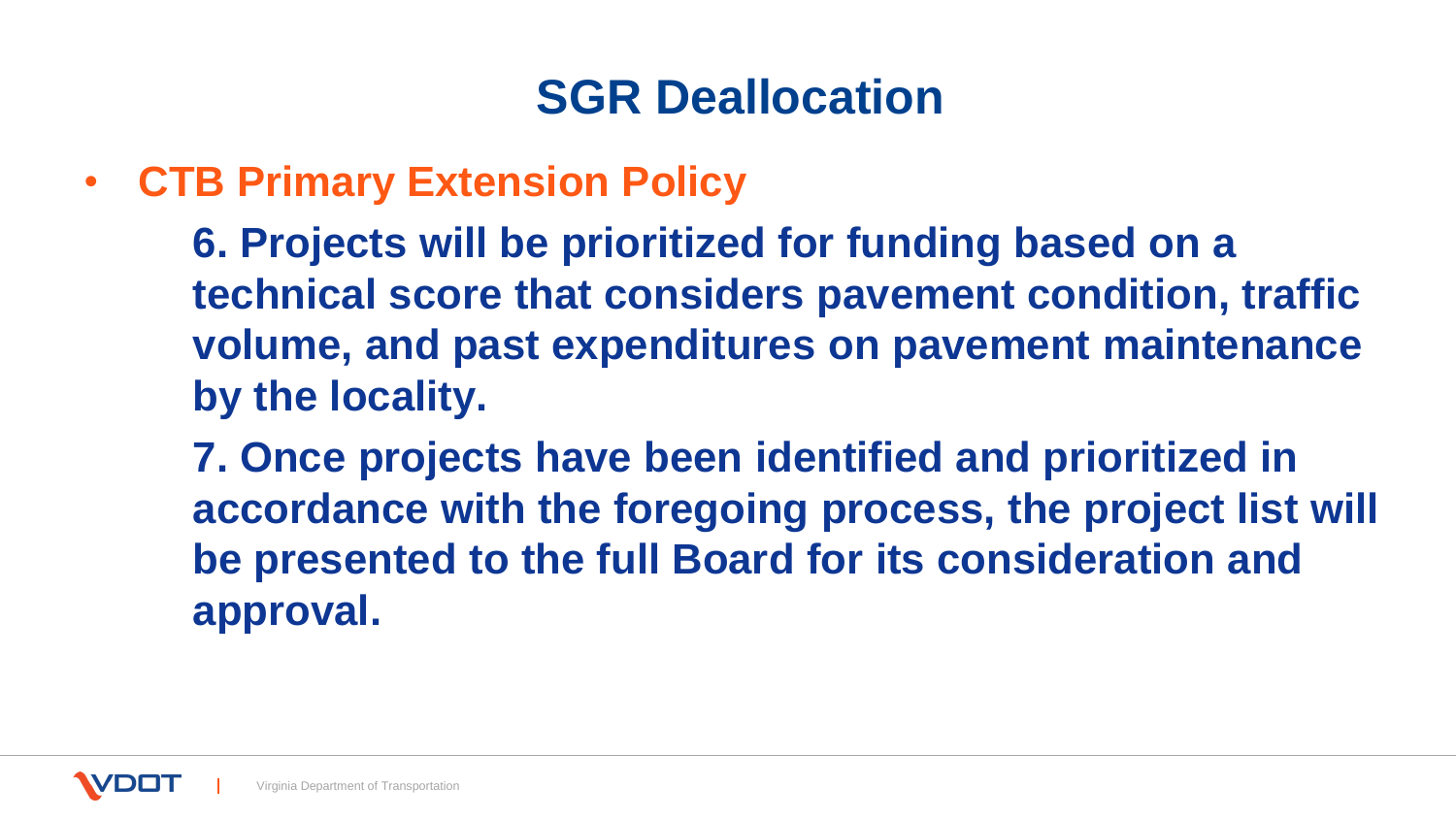# **SGR Deallocation**

- **Projects Subject to Deallocation**
	- **Prior year projects not completed and no request for an extension has been submitted**
	- **Projects not advertised by December 31st of the year funding was received**
		- A request for extension should be submitted by December 31<sup>st</sup>
	- **Projects that are not fully billed by December 1st of the following fiscal year**
- **Process will be shared with VDOT Districts and Localities in Fall 2018**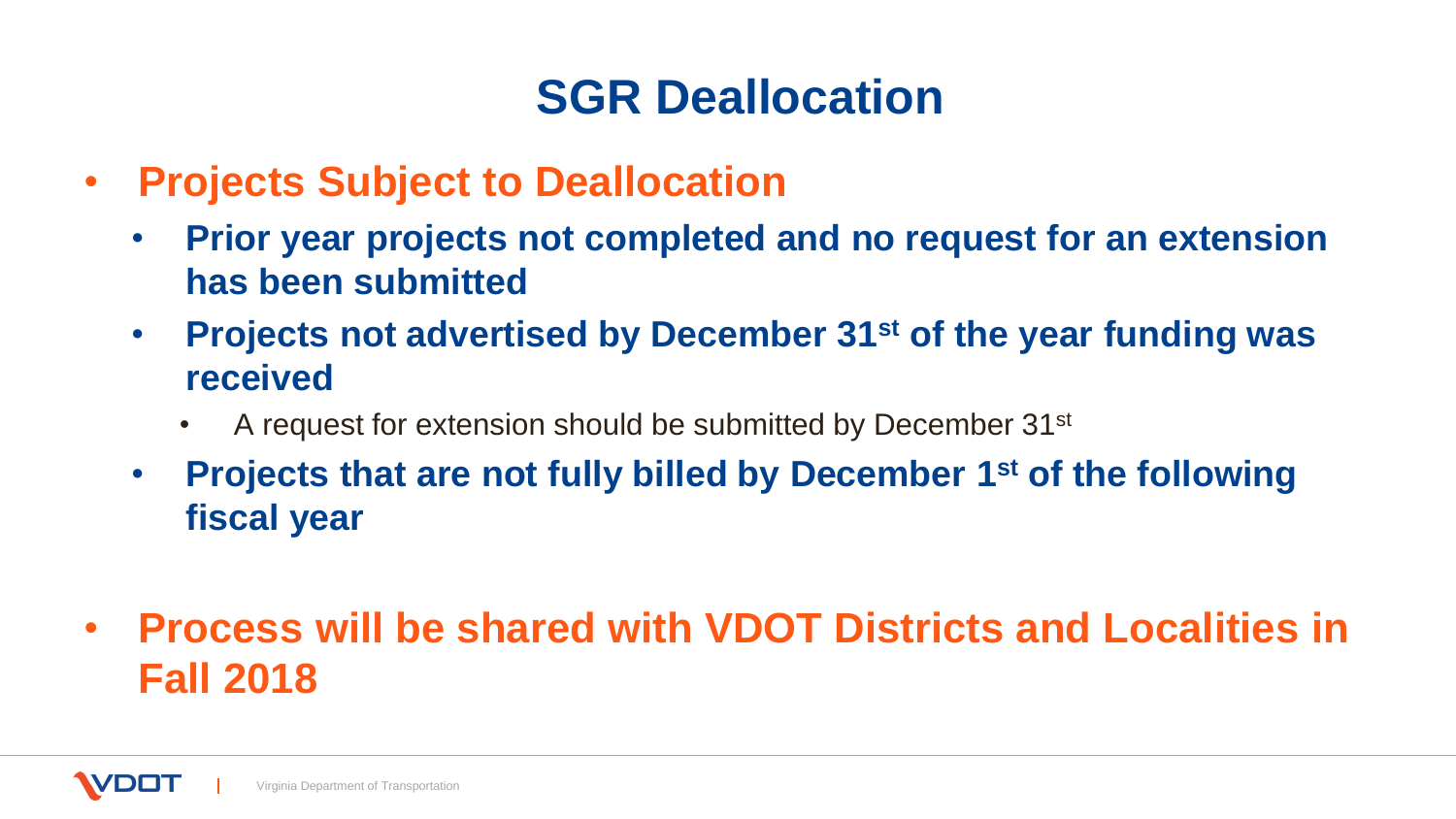